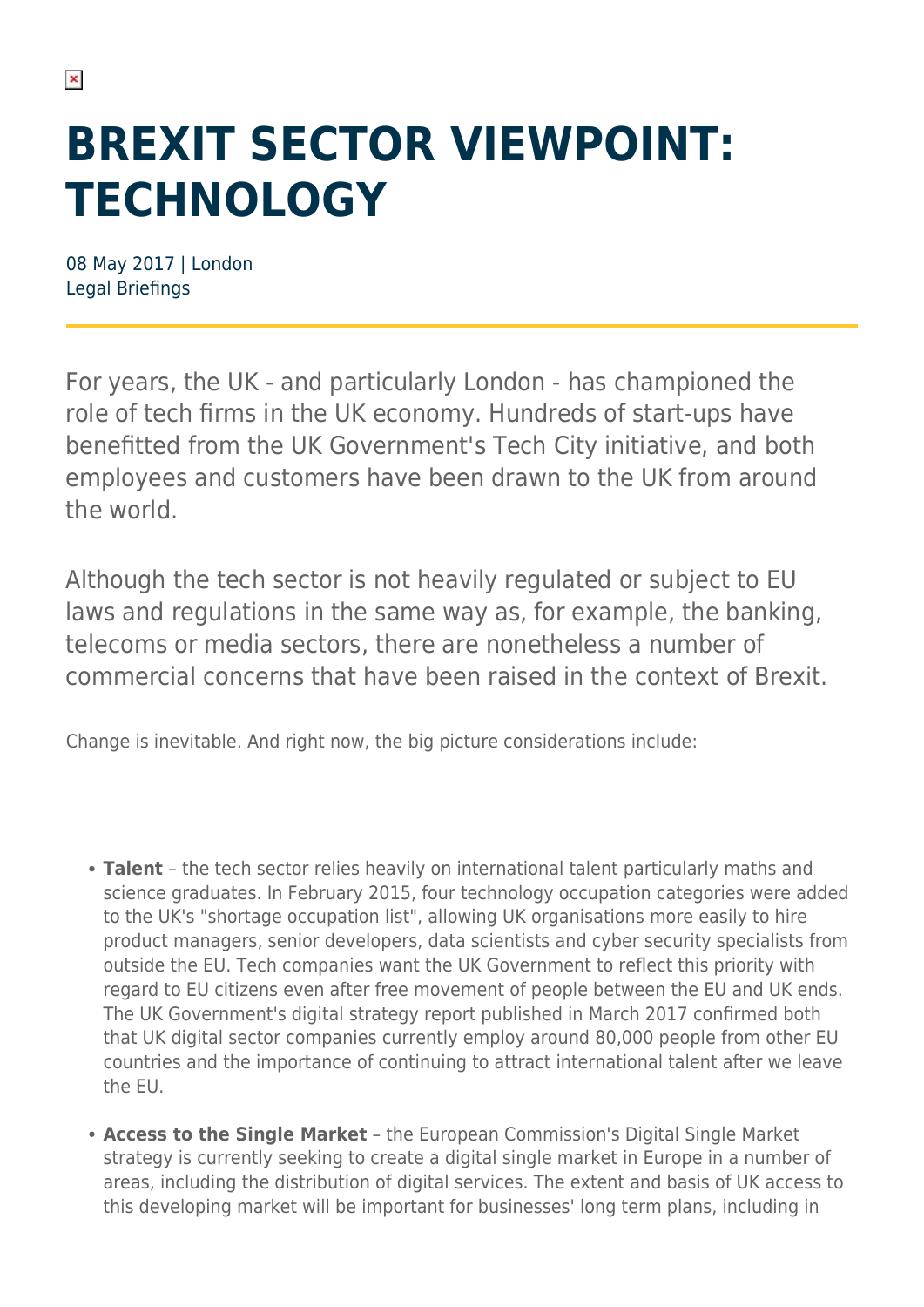respect of their geographical footprint and supply chain strategies.

- **Data** hand in hand with the proliferation of new technologies goes the free movement of data. The tech sector has helped to enable the vast collection and use of data which can currently move freely around the EU. The UK Government has confirmed and reiterated the importance of a "coherent data protection regime" and ensuring the continuous free flow of data between the EU and the UK post-Brexit, not least to mitigate the negative effect of any data transfer restrictions on UK businesses. However, the exact methods by which the reciprocal benefits and protections currently afforded to the UK will be achieved in practice, are still to be confirmed.
- **Investment and Funding** between 2007 and 2013 the EU funded nearly £7 billion worth of research, making it one of the EU's largest recipients of research funding. This means that, although the UK Government has promised replacement funding for certain EU projects and, more generally, to boost UK government funding for R&D, businesses will wish to monitor any developments. For example, there are concerns that UK startups will lose access to certain EU sources of venture capital.
- **Copyright** Copyright is the primary intellectual property right protecting so-called rights in software, a vital component of the technology sector. Copyright is not formally harmonised across Europe as the recent policy statements from the Commission on the proposed Digital Single Market for the EU make clear. To the extent there has been harmonisation, however, it has been implemented into UK law and as such would remain UK law after Brexit. The UK Government would need to consider the impact of the Digital Single Market on the UK and what, if any, new harmonisations of the laws of the EU states would help the UK to remain competitive in the European markets.
- **Database rights** the database rights provided for under the Database Directive give protection across the EU but are only available to EU nationals and nationals of other states providing reciprocal protection. If the UK continued to apply these rights in the same way as the EU then reciprocal protection could be expected, but if the laws began to diverge then this reciprocal protection would be in doubt.
- The UK Government's proposed "Great Repeal Bill", despite its name, will seek to preserve most EU law currently applicable in the UK as UK law after Brexit. However this cannot completely replicate the present situation as, for example, UK legislation cannot bind the EU Member States to recognise UK actions under that legislation.

#### **KEEPING ALL DOORS OPEN FOR BUSINESS**

Despite the uncertainty and concerns raised about the prospects for the UK tech sector and related opportunities for remaining EU tech centres such as Berlin in the immediate aftermath of the referendum, there have since been a number of deals suggesting optimism for UK as a tech hub. For example: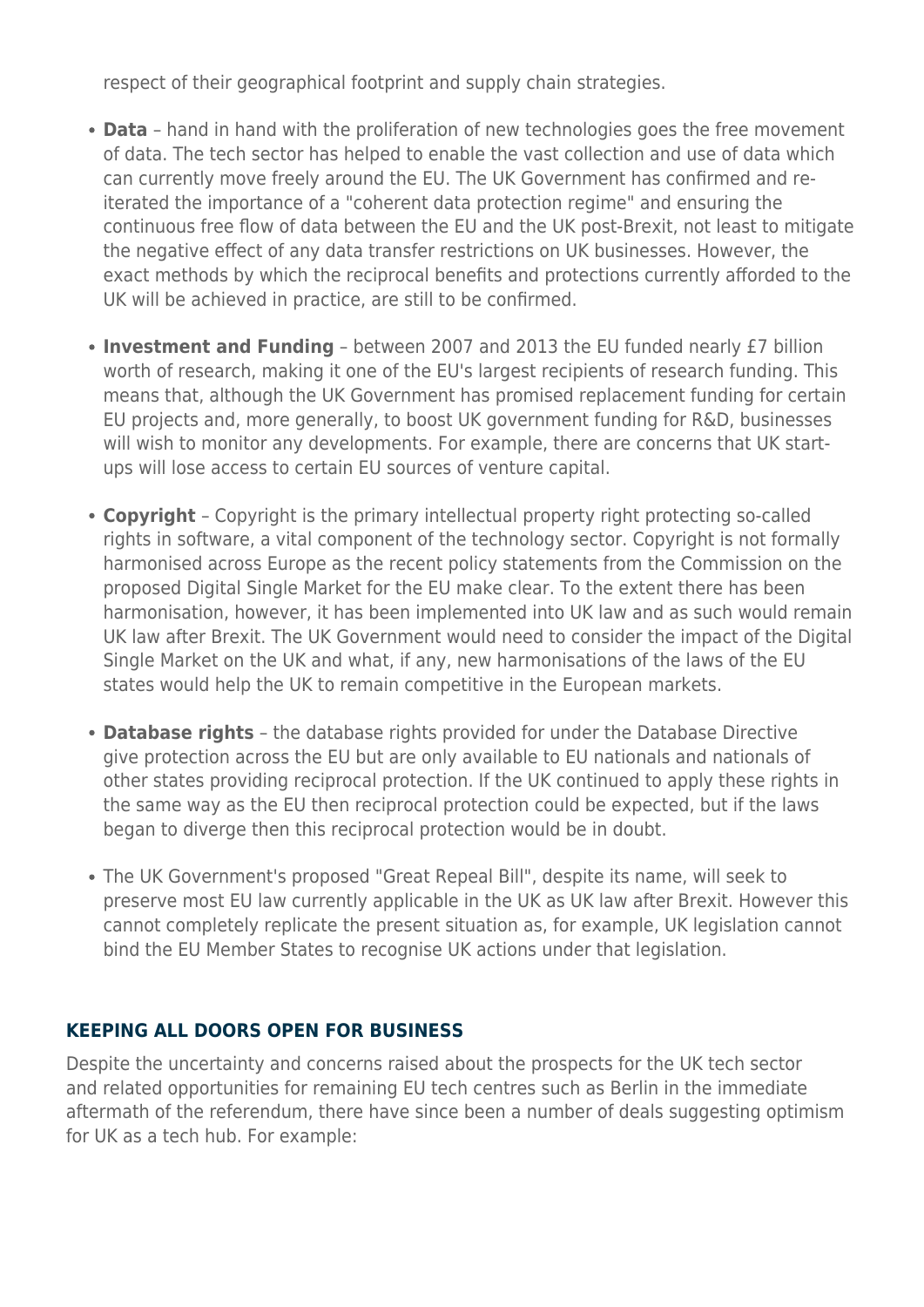- SoftBank completed its acquisition of UK chip design company Arm Holdings for \$32 billion in September 2016 and has promised to run its \$100 billion global tech investment fund out of London
- Google confirmed in November 2016 its plans to go ahead and build a new headquarters in Kings Cross London, creating 3,000 jobs
- Facebook announced in November 2016 its own plans to expand in the UK with new offices in Fitzrovia London and hiring 500 more employees
- IBM announced in November 2016 that it was going to triple the number of its cloud data centres in the UK, stating that the investment reflected the strength of the UK economy and the size of the opportunity in cloud computing
- Snap (formerly known as Snapchat) announced in January 2017 that it will set up its main international hub in the UK because of the nation's "strong creative industries"
- Apple re-confirmed in February 2017 that it plans to build its new UK headquarters in London in the redeveloped Battersea Power Station. Apple also confirmed that it currently supports nearly 300,000 jobs across the UK

#### **PREPARE FOR THE UNKNOWN**

Though the road ahead remains uncertain, UK businesses in the tech sector need to keep up to speed with the developing agenda and pre-empt, as far as possible, forthcoming changes.

The first step to Brexit readiness is for organisations to analyse their current operations. A useful starting point is to ask questions such as:

- How reliant is my business on cross-border trade? How will this be impacted by Brexit?
- How will my business get access to the necessary talent in the post-Brexit world?
- How is my business funded? Does it rely on EU grants or other investments/funding from Europe?
- How am I regulated in each European jurisdiction in which I operate? Is this likely to change post-Brexit?
- Will I need to transfer data (eg employee data or customer data) from Europe to the UK in the future?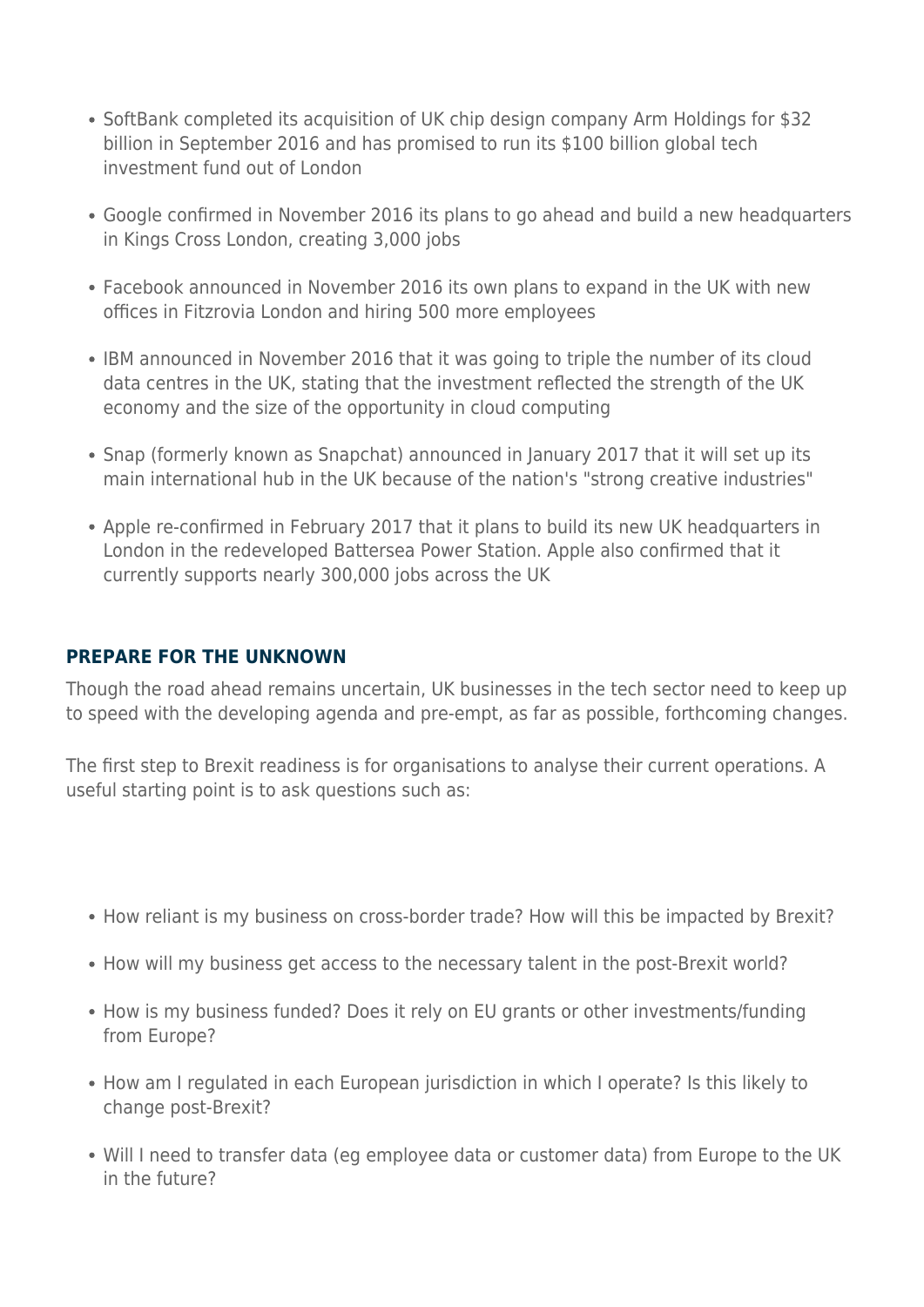Only by carrying out an audit of the current state of play will businesses in the tech sector be able to fully evaluate the implications of possible Brexit scenarios and assess possible outcomes.

Organisations will need to remain agile in the face of current uncertainty. Though it is wise to prepare for change and to understand the implications it might have on your business, it is also important to remain flexible until the Brexit path becomes clearer.

[Brexit hub](https://www.herbertsmithfreehills.com/brexit)